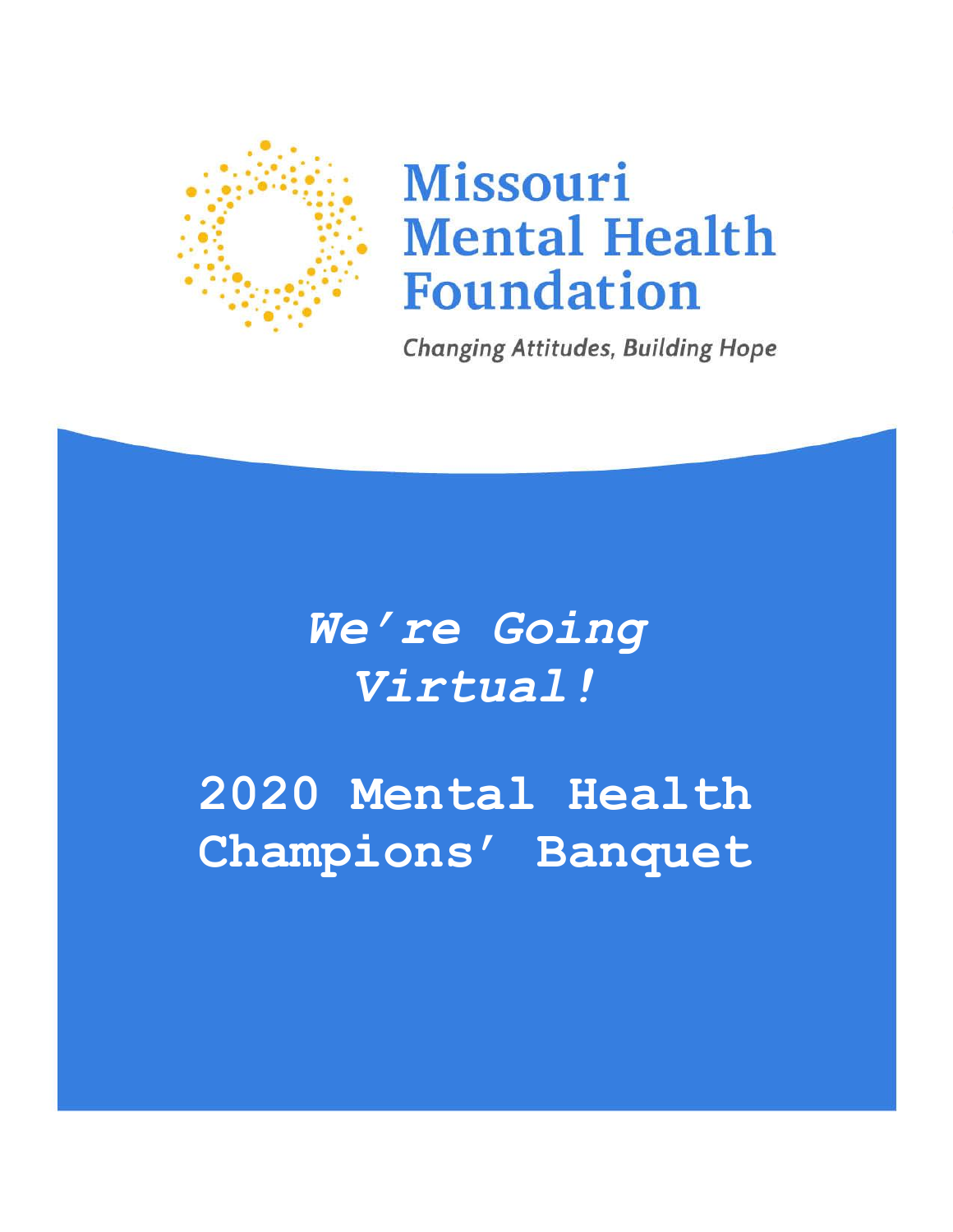

Dear 2020 Mental Health Champions' Banquet Sponsors,

During these unprecedented times of managing the spread of COVID-19, the health of Missourians remains a top priority. In following the guidance of local, state, and national health officials, we made the difficult decision of cancelling **the on-site 2020 Mental Health Champions' Banquet;** however, we are excited about the opportunity to recognize and celebrate our 2020 award recipients during a **virtual event**! The year would simply be incomplete if we did not celebrate Missouri Champions!

- **Date: Tuesday, October 6, 2020**
- **Time: 7:00 p.m. (Sponsor appreciation display at 6:45 p.m.)**
- **Virtual Viewing Site: Details to be provided later**
- **Award Recipients: Refer to attached announcement of the 2020 Mental Health Champions** *(Note: Recognizing and honoring the Lasting Legacy Award recipient, Kathy Carter, will be postponed until the 2021 event.)*

Sponsoring the 2020 Virtual Mental Health Champions' Banquet will continue to provide an opportunity to celebrate success, battle stigma, support a critical issue, and connect with business and provider communities, as well as the general public. We are very grateful for the continued partnerships, donations, and assistance as we move forward in our mission of raising awareness and public understanding of issues facing individuals and families living with mental illness, developmental disabilities and substance use disorders. Our efforts battle stigma and discrimination, promote care and treatment, and foster inclusion in the community and the workforce. Without you, this event would NOT be possible! Your sponsorship financially supports this event, will expand stigma messaging across Missouri and promotes the importance of education and awareness of mental health conditions.

We look forward to presenting a professional and inspirational event that will highlight our award recipients, nominees, and sponsors. Our virtual event will be promoted extensively through digital ads, social media ads and email communications. Enjoy the event from the comfort of your living room, or perhaps host a "watch" party with a small group of family or friends! We are also excited to announce that we will be providing an on-line silent auction starting two weeks prior to our virtual 2020 Mental Health Champions' event! More to come on this!

Please find the sponsorship benefits for the 2020 *virtual* event below. We hope you will consider continued support of this celebration. You will hear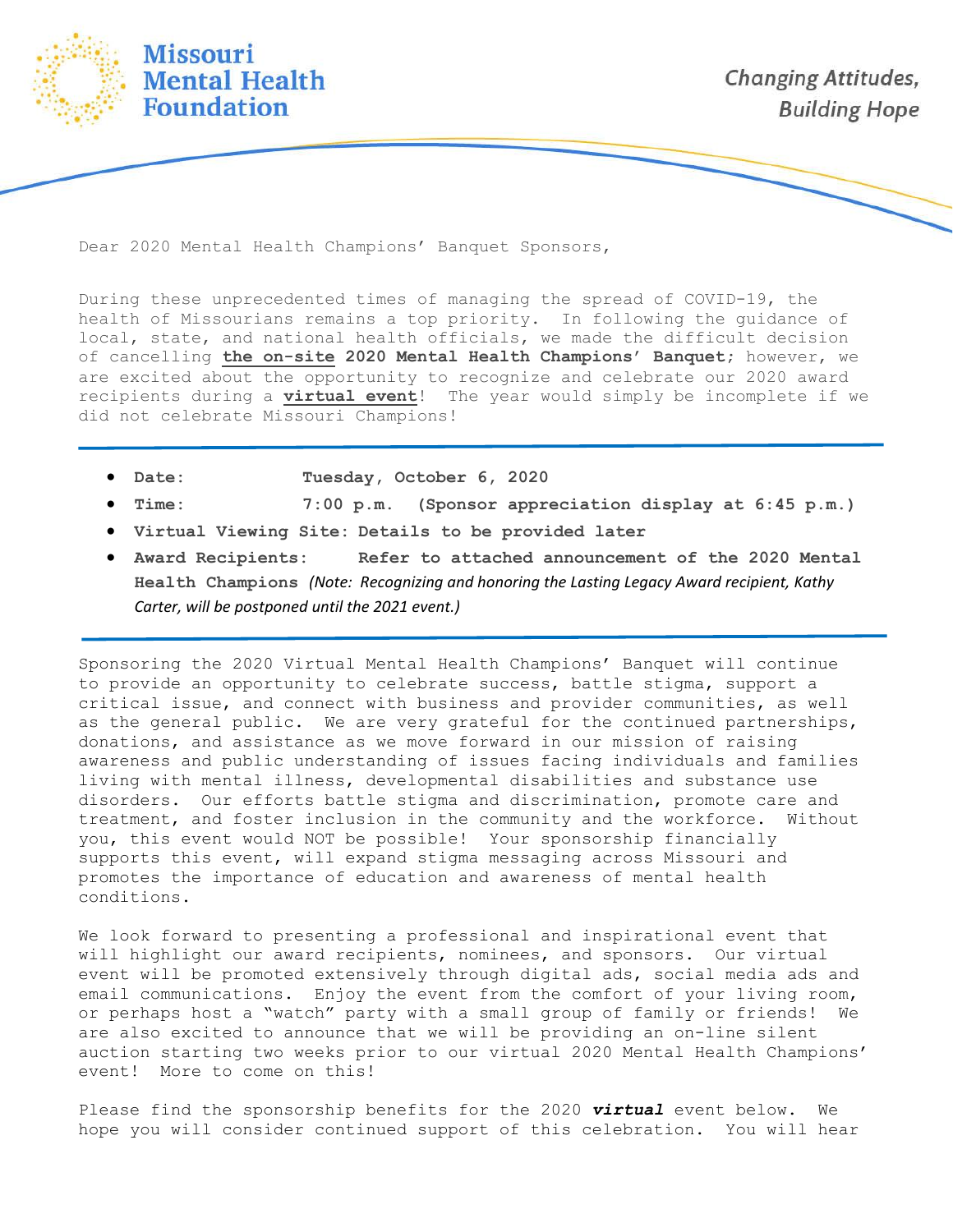

inspiring stories of persistence and triumph in the face of daily challenge and adversity.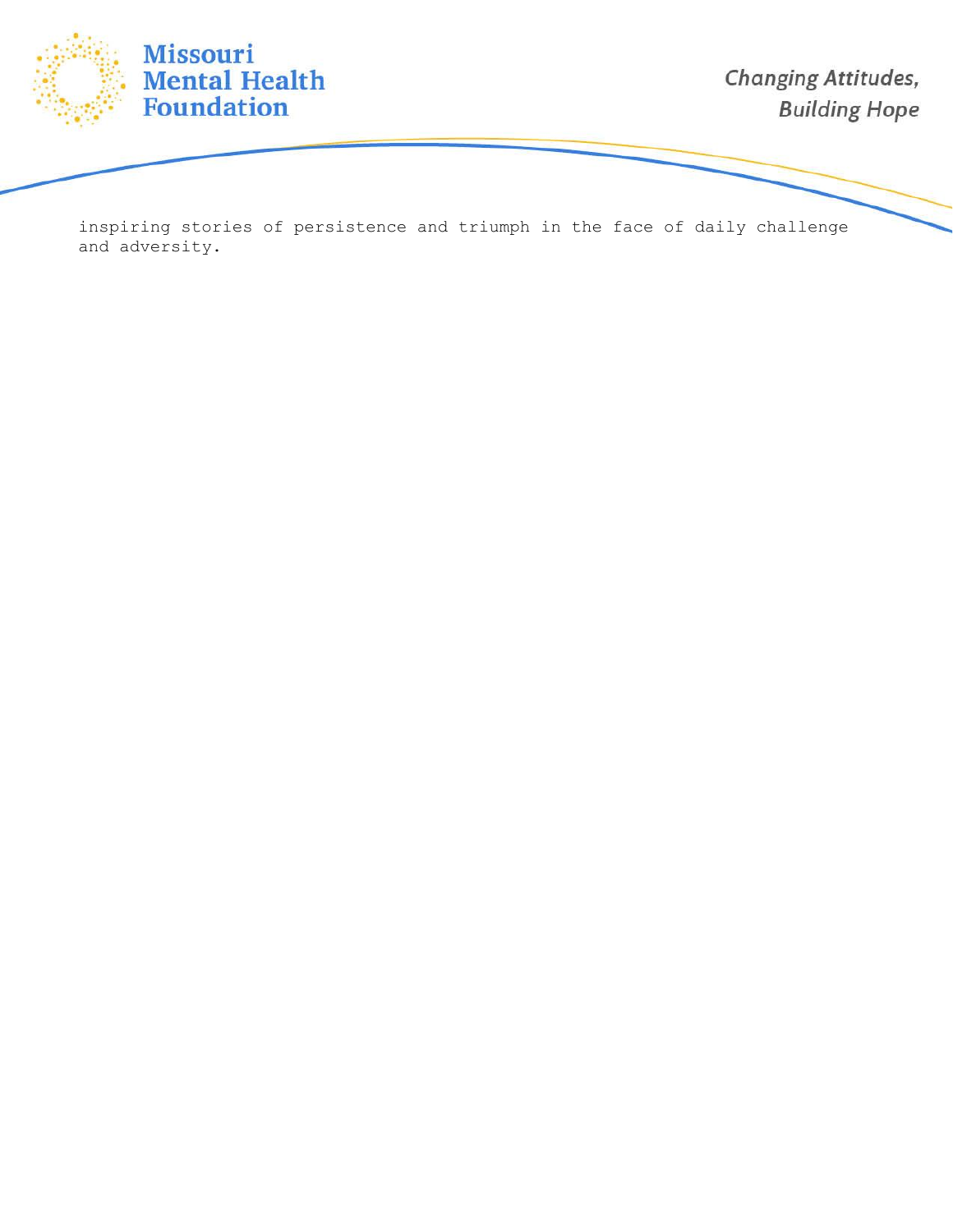

Your sponsorship payment has already been received by the Missouri Mental Health Foundation, so we ask that you review this updated information, and then complete and return the "*Virtual Sponsorship Commitment*" form found on the last page in this packet.

|                                            | <b>VIRTUAL EVENT DETAILS</b> | SPONSORSHIP LEVELS                                                                                                                                                                                                                                                         |
|--------------------------------------------|------------------------------|----------------------------------------------------------------------------------------------------------------------------------------------------------------------------------------------------------------------------------------------------------------------------|
|                                            |                              | $GOLD - $2,500$                                                                                                                                                                                                                                                            |
|                                            |                              | "Sponsor Spotlight" - an individual<br>Facebook acknowledgement on the MMHF<br>page with a link to the sponsor's<br>website. This post will be boosted<br>for a period of 5 days<br>Full page ad in digital and hard copy<br>$\bullet$<br>keepsake program (a copy will be |
| Date:<br>2020                              | Tuesday, October 6,          | mailed to sponsors)                                                                                                                                                                                                                                                        |
| Time:                                      | 7:00 p.m.                    | Sponsor acknowledgement of virtual<br>$\bullet$<br>event through social media and other<br>promotional marketing.                                                                                                                                                          |
| On-line Site:<br>Details to be<br>provided |                              | Sponsor recognition during virtual<br>٠<br>event by Emcee and on-screen display<br>Promotional full-page ad scrolling 15<br>$\bullet$                                                                                                                                      |
|                                            |                              | minutes before the virtual event.                                                                                                                                                                                                                                          |
|                                            |                              | SILVER - $$1,500$                                                                                                                                                                                                                                                          |
|                                            |                              | Logo included in digital and hard<br>copy keepsake program (a copy will be<br>mailed to sponsors)                                                                                                                                                                          |
|                                            |                              | Sponsor acknowledgement on social<br>media                                                                                                                                                                                                                                 |
|                                            |                              | Sponsor recognition during banquet by<br>٠<br>Emcee and on-screen display                                                                                                                                                                                                  |
|                                            |                              | Promotional ad designed with logos of<br>$\bullet$<br>Silver Sponsors will run 15 minutes<br>before the virtual event.                                                                                                                                                     |
|                                            |                              | SUPPORTER $-$ \$500                                                                                                                                                                                                                                                        |
|                                            |                              | Name will appear in digital and hard<br>$\bullet$<br>copy keepsake program (a copy will be<br>mailed to supporters)                                                                                                                                                        |

During these challenging times, change is inevitable as we all move towards more virtual events and trainings. In accordance with an ancient Chinese proverb *-- A wise man adapts himself to circumstances, as water shapes itself to the vessel that contains it.* The Board of Directors, Planning Committee and staff have embraced this challenge and look forward to joining you in recognizing and celebrating the State of Missouri – 2020 Mental Health Champions!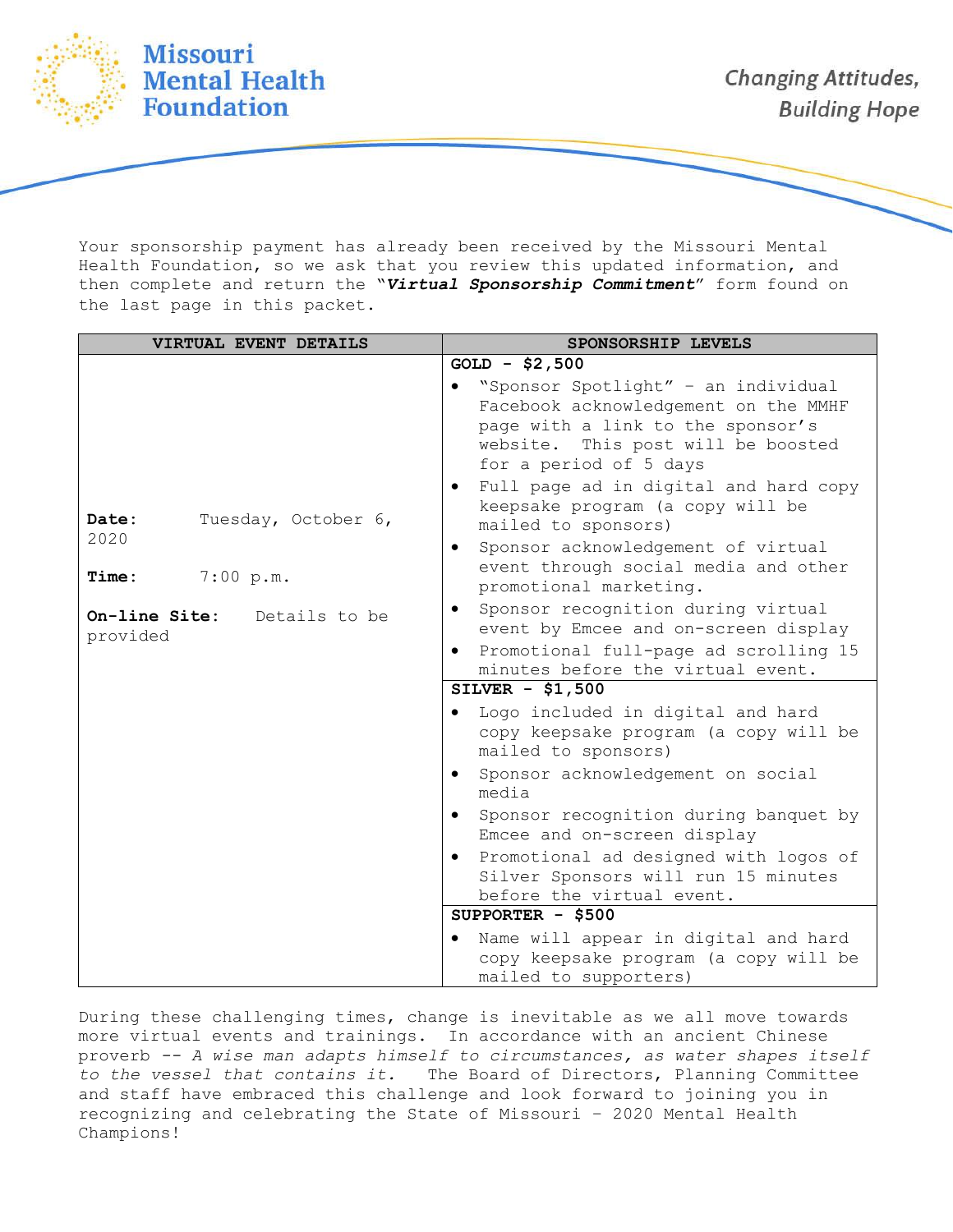

Stay safe and healthy,

Patty Henry, Executive Director Board of Directors, Missouri Mental Health Foundation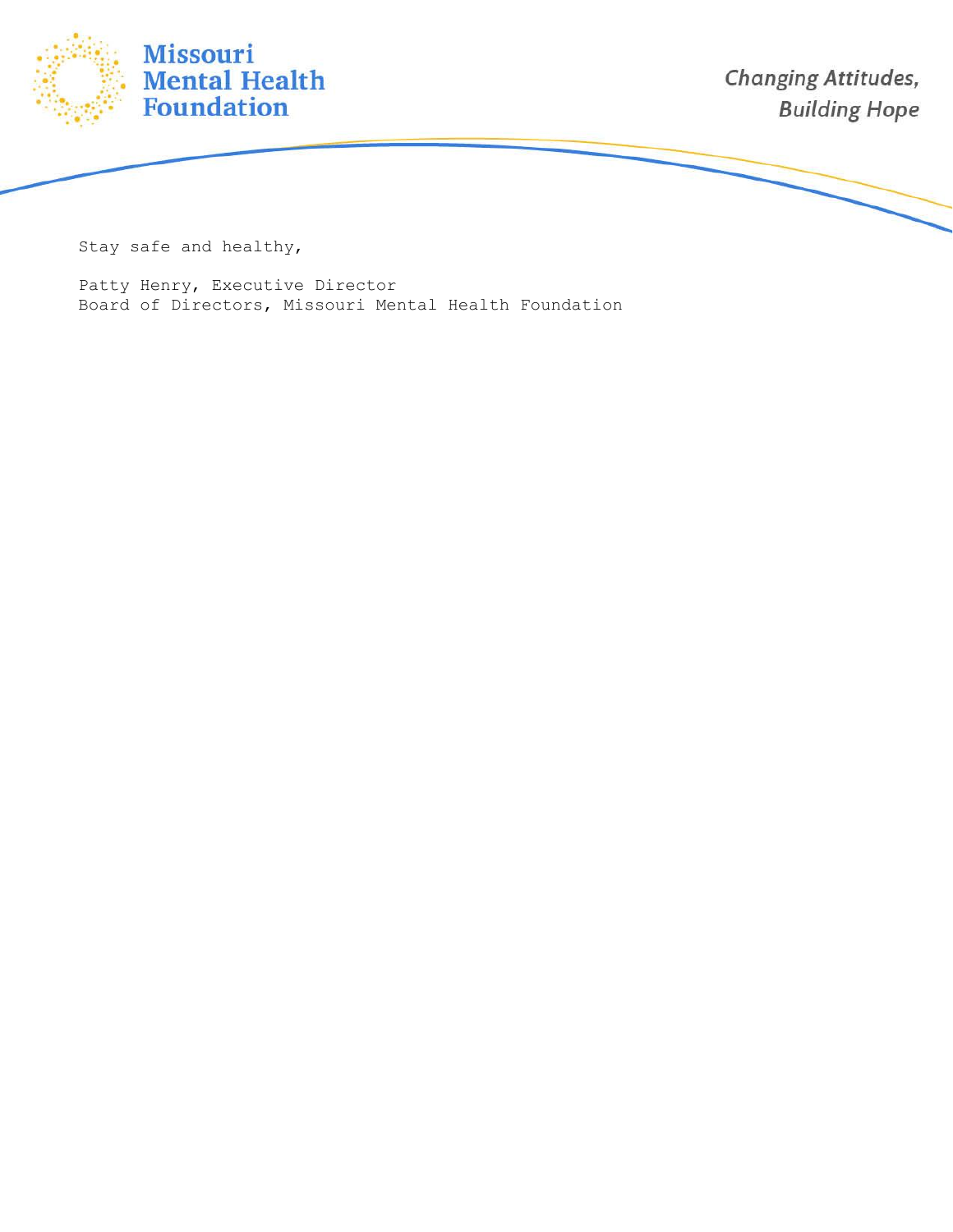

## **2020 MISSOURI MENTAL HEALTH CHAMPIONS' AWARD RECIPIENTS**

Each year three remarkable Missourians, who have overcome many challenges to make life better for themselves, others, and their communities, are selected to receive the Missouri Mental Health Champions' award. The award recipients make positive contributions to their community, exemplify commitment and vision, and their actions have increased the potential for independence in others with similar mental health conditions. We are honored to recognize and celebrate the following 2020 Missouri Mental Health Champions:

**Tim Conroy (St. Louis)** Tim is a champion and advocate representing individuals living with a mental illness. He openly shares his story, including his experience in the criminal justice system, by traveling the state and encouraging others to have faith in their recovery journey. He is now a successful volunteer, dedicating his life as a Certified Peer Specialist. He is an active volunteer and advocate for Missouri Crisis Intervention Programs (CIT), which is a model of specialized law enforcement expertise. Trained CIT Police Officers carry on the normal duties of law enforcement but switch to a specialist role when a potential mental healthrelated crisis is identified. Tim sits on the CIT Council as a *Working Committee* member and he also serves as the Co-Chair of the *Self-Care Subcommittee*. He has been essential to the Missouri program's growth and recognition among persons living with mental illness. He is a courageous, tireless advocate for many initiatives across the State.

**Candace Cunningham (Lee's Summit)** Candace was born with cerebral palsy and has faced many life challenges, but never lets it stop her or defeat her in pursuing her dreams or living the life she wants! She attended college and has been tenaciously pursuing employment and further education for the duration of her adult life. Most recently, she has accepted the position as the People First of Missouri Coordinator at UMKC's Institute for Human Development. She has served on the Jackson County Senate Bill 40 Intellectual & Developmental Disabilities (IDD) Board, the Summit Future Foundation, a paid Fellowship Participant in the LEND program, and is a graduate of Partners in Policy Making. She has been selected to organize, motivate, and support self-advocates across the State of Missouri in her role with the People First program. Furthermore, she volunteered as an AmeriCorps member to provide peer support to young adults with IDD and the University of Missouri-Kansas City Propel Program. In all these endeavors, she has shown that those living with disabilities and those individuals that do not, that she has ideas, rights and freedoms that cannot and will not be affected by limitations. Her smile and upbeat personality are a beacon to all those who know her.

**John Stuckey (St. Charles)** – As an adolescent, John had difficulties with sleep, anger and depression and began using drugs and alcohol to cope. He was exposed to heroin after college and quickly spiraled downhill, struggling with opioid use disorder. After multiple barriers and treatment attempts, it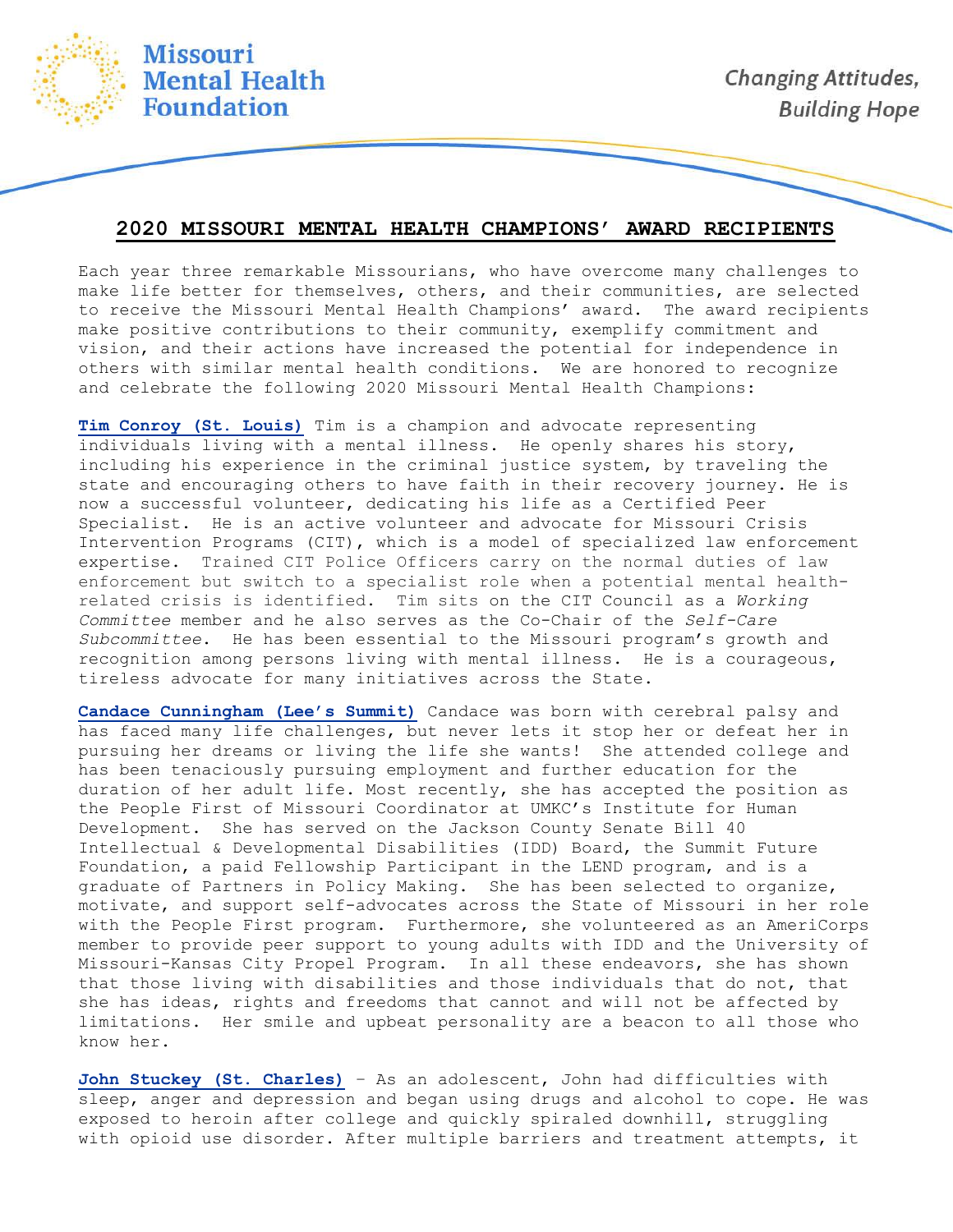

was medically assisted treatment, transitional living and a supportive community that brought him out of this darkness. He has been in long-term recovery for seven years, working in the treatment field for this length of time as well. While working two additional jobs he was able to get his nonprofit, the ARCHway Institute, started and running smoothly. Today it is very successful in aiding individuals and families affected by substance use and co-occurring mental health disorders. He has told his story and spoken about his work at numerous events and in front of thousands of people. He's worked with the Assisted Recovery Centers of America in both their inpatient and outpatient programs and served as the Executive Director of Recovery House-St. Louis. He is driven by his work and fights for those struggling on their path to recovery. He fights for caregivers and for those working in the field, especially his peers. He is an advocate, a champion, and an inspiration to all.